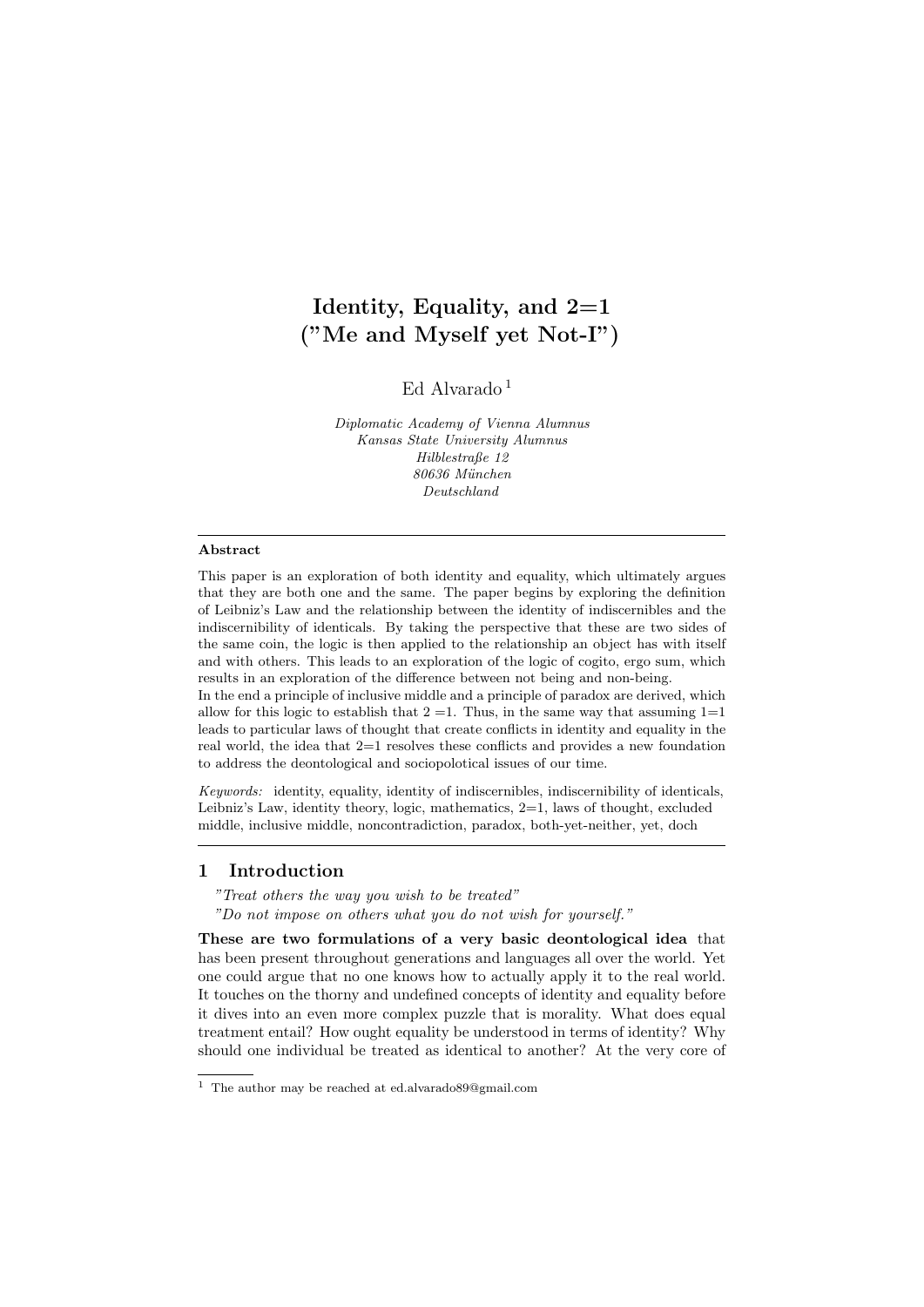all this is the relationship between identity and equality. Without a proper foundation to understand identity, equality, or the relationship between the two, it would be impossible to then move on to deontological, moral or ethical statements and principles.

This paper lays the groundwork for defining "identity" and "equality" in a way that initially seems irrational, inconsistent, and impossible but which, when properly understood, will prove to be not only logical, but also perhaps the best solution for a wide array of deontological and socio-political problems for the 21st Century and beyond. For this endeavor, our primary guiding question will be:

Problem 1.1 What does it mean for an object to be identical/equal to itself?

### 2 Leibniz's Law

# 2.1 Identity of Indiscernibles + Indiscernibility of Identicals

It would be easy to begin a conversation of Leibniz's Law and get caught into the debate about whether it means solely the Identity of Indiscernibles or if its definition also includes the Indiscernibility of identicals. As the very Stanford Encyclopedia of Philosophy (SEP) states: "Sometimes the conjunction of both principles, rather than the Principle by itself, is known as Leibniz's Law."[\[3\]](#page-13-0) Therefore, in order to avoid lengthy debates outside the focus of this essay, this conjunction between the principle and its converse is taken to be the starting point for the current exploration of identity. In other words:

<span id="page-1-0"></span>**Definition 2.1 Identity of Indiscernibles** - if x and y have all the same properties, then x is identical to y

<span id="page-1-4"></span><span id="page-1-3"></span>
$$
\forall F(Fx \leftrightarrow Fy) \to x = y \tag{1}
$$

<span id="page-1-1"></span>Definition 2.2 Indiscernibility of Identicals - if  $x$  is identical to  $y$ , then they have the same properties

<span id="page-1-5"></span>
$$
x = y \to \forall F(Fx \leftrightarrow Fy) \tag{2}
$$

<span id="page-1-2"></span>Theorem 2.3 Leibniz's Law - Combines [2.1](#page-1-0) and [2.2](#page-1-1) to ensure that Leibniz's Law is understood to mean both the Identity of Indiscernibles and the Indiscernibility of Identicals at the same time.

$$
(\forall F(Fx \leftrightarrow Fy) \to x = y) = (x = y \to \forall F(Fx \leftrightarrow Fy))
$$
(3)

In short, the Identity of Indiscernibles and the Indiscernibility of Identicals are two sides of the same coin (i.e. Leibniz's Law). Any debate about whether Leibniz's Law does or doesn't include the Indiscernibility of Identicals falls out of the scope of this paper. But precisely by taking this definition as a starting point for identity, we will eventually reach a fundamental logical conclusion regarding equality.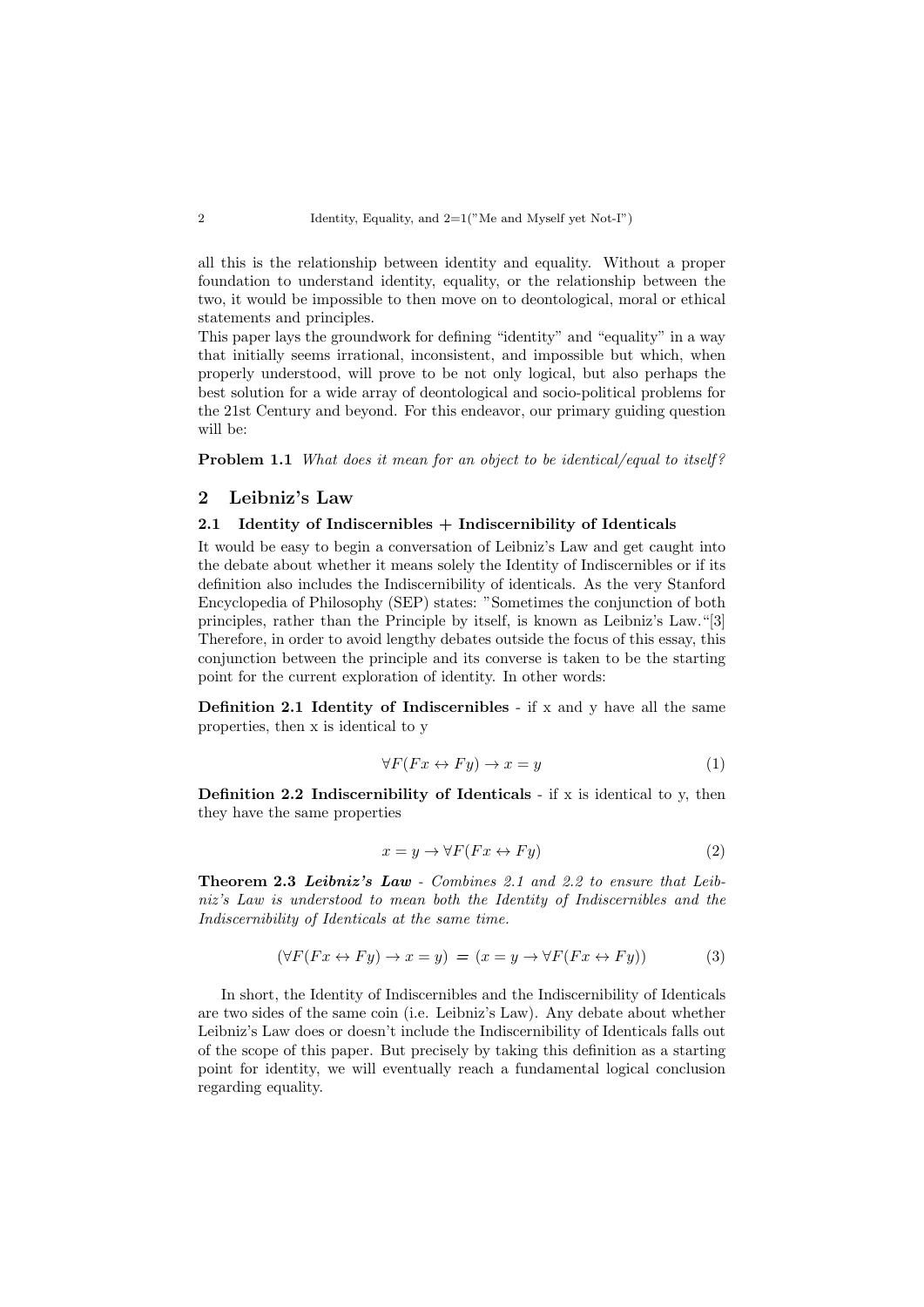# 2.2 The Relation Everything Has to Itself (and to Others)

It has been argued that: "In fact, no condition can be stated in a first-order language for a predicate to express identity, rather than mere indiscernibility by the resources of the language. [...] Identity is thus not first-order, but only second-order definable."[\[5\]](#page-13-1) So perhaps the most herculean task within this essay is placing the arguments that will be made in a realm of logic that falls somewhere between first-order (predicate) and zeroth-order (propositional) logic. In other words, it is both-yet-neither and this precise phrase ("bothyet-neither") is the most imperative idea to keep in mind throughout the entire length of this essay. Only by starting at this foundational logical level could the lessons and implications of this essay be expanded on into other domains and applied to mathematics, computer science, set theory or sociopolitical problems in the real world. The reason for this is because at the very core of this logic, there is a 3-valued logic rather than a binary one. Hence, propositions can be true, false, or something in between, and this applies to all propositions whether in propositional/zeroth-order or first-order/predicate logic.

Rather than confusing the reader more with preliminary explanations, let us dive into the first and key conjecture of this thought experiment:

### Conjecture 2.4  $2 = 1$

There is a high risk and probability that the majority of the people reading such an equation will immediately discredit it as false, irrational, nonsensical, and downright impossible. However, this is precisely why it was of the utmost importance to comprehend that this is a conjecture being made in a realm where logical statements are still at the level of being defined rather than critiqued. To see how this formula can acquire a useful meaning, we begin at a very basic metaphysical level and always keep in mind the words **both-yet-neither**.

For any relationship to exist, there must be at least two conceptual units. Arguably, these two units could even be one thing being observed from two angles. But the fact remains that a unit or person cannot have a relationship [even to itself] unless a secondary identity or entity is formed or created. The simplest and most rudimentary way to do this, is by providing two names for the same thing. This allows for a relationship to be analyzed which can then determine the exact number of objects that exist as well as how they are connected (or how it is connected to itself). One of the more classic metaphysical examples to analyze this relationship involves a very simple universe where the only things in existence are two spheres. So let us also take Max Black's "The Identity of Indiscernibles" [\[1\]](#page-13-2) as a primary point of reference.

Right before the example of two spheres is brought up, Black states that:

Definition 2.5 "A is A and B is B" which we represent symbolically as:

$$
a = a \wedge b = b \tag{4}
$$

The sentence "a is a" is then said to be a useless tautology. And the discussion then turns toward the concept of "difference", where the next point of discussion is: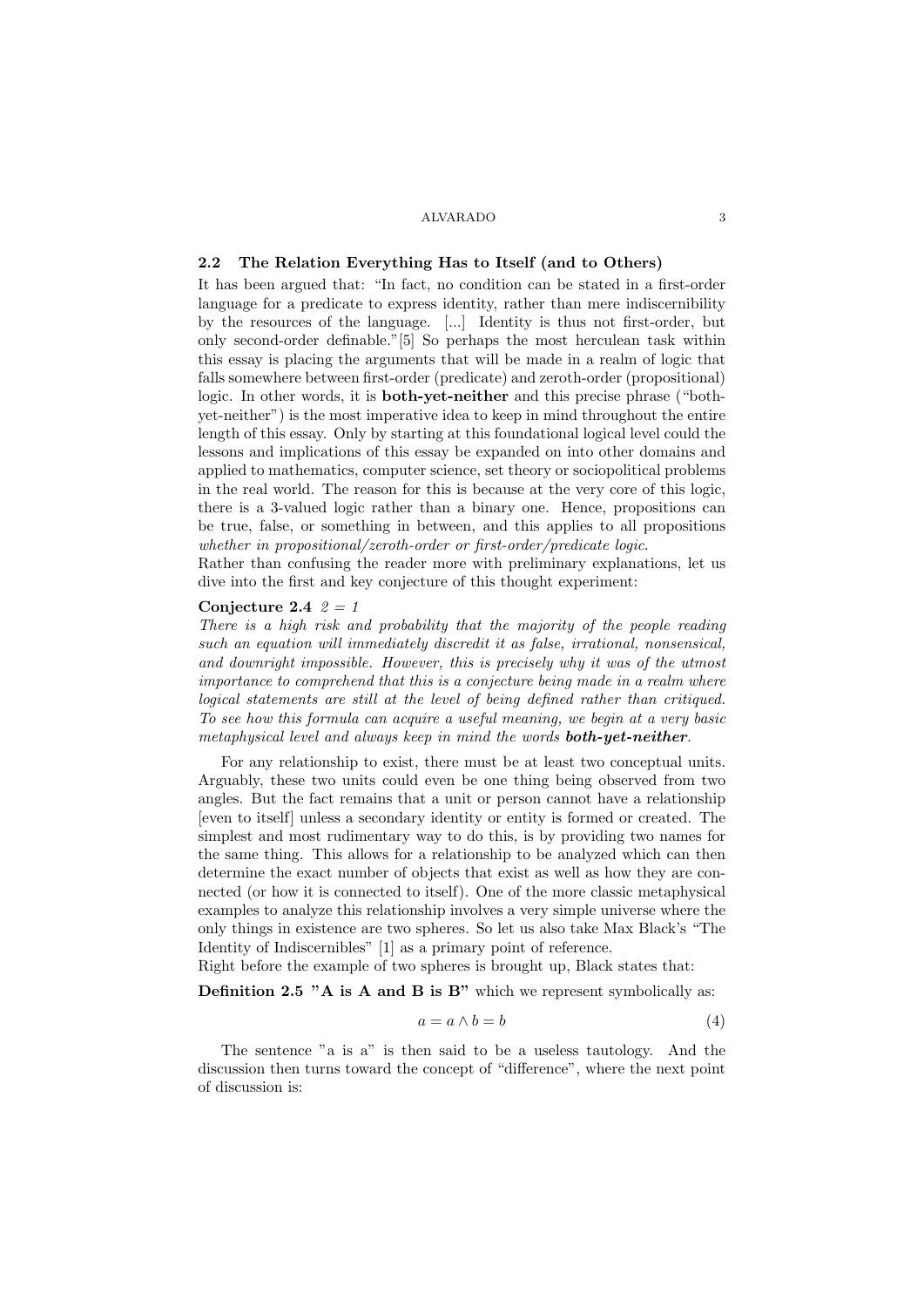Definition 2.6 "A is different from B" which we represent symbolically as:

$$
a \neq b \tag{5}
$$

At this point, it is worth quoting the conversations at length, where Black's second character argues "When I already know what 'a' and 'b' stand for, 'a is different from b' tells me nothing. It, too, is a useless tautology. [...] If a and b are identical, there is just one thing having the two names 'a' and 'b'; and in that case it is absurd to say that a and b are two. Conversely, once you have supposed there are two things having all their properties in common, you can't without contradicting yourself say that they are 'identical'." $[1]$ <sup>[2](#page-3-0)</sup>

The reason for the lengthy quoting of Black's essay is because this is precisely what lies at the crux of my argument regarding identity and equality. The whole issue of identity boils down to, in my opinion, whether we prefer to use an uninteresting tautology that  $1=1$ , or whether we want to pose and defend the idea that  $2=1$ . For this argument to be made, we need one final lengthy quote from Black's essay: "Now it is logically possible that somebody should enter the universe I have described, see one of the spheres on his left hand and proceed to call it  $a' \ldots$  All I have conceded is that if something were to happen to introduce a change into my universe, so that an observer entered and could see the two spheres, one of them could then have a name.  $[...]$  You talk as if naming an object and then thinking about it were the easiest thing in the world. But it isn't so easy  $\ldots$  you can't pick one out, let alone "name" it, by just *thinking.*"  $[1]^3$  $[1]^3$  $[1]^3$  Here is where our discussion can focus on "thinking" and the presence/role of the observer.

#### 2.3 The Role of the Observer: The Logic of cogito, ergo sum

As we have learned from quantum physics, the existence and presence of just one observer can change everything. Shrödinger's cat can be alive or dead, and a physical entity can be a particle or a wave, but the key deciding factor is the observer. Since we are focused on identity, and we want to apply it to real life, let us begin with one of the most common starting points for identity and the existence of the self: cogito, ergo sum ("I think, therefore I am"). Even if we were to take the revised "dubito, ergo sum"(I doubt, therefore I am), the key here is that the awareness of the self is the one thing that cannot be doubted because there must necessarily be an existence, a self. If we were to attempt expressing this statement in terms of logic, some possibilities might be:

- think  $\rightarrow$  am
- $am \rightarrow think$
- $am \leftrightarrow think(Iam = Ithink)$

It could be argued that the key issue here is causality. Since we cannot arrive at a conclusion for why awareness entails existence (apparently it just does,

<span id="page-3-0"></span> $^2\,$  Black p.154  $\,$ 

<span id="page-3-1"></span><sup>3</sup> Black p.156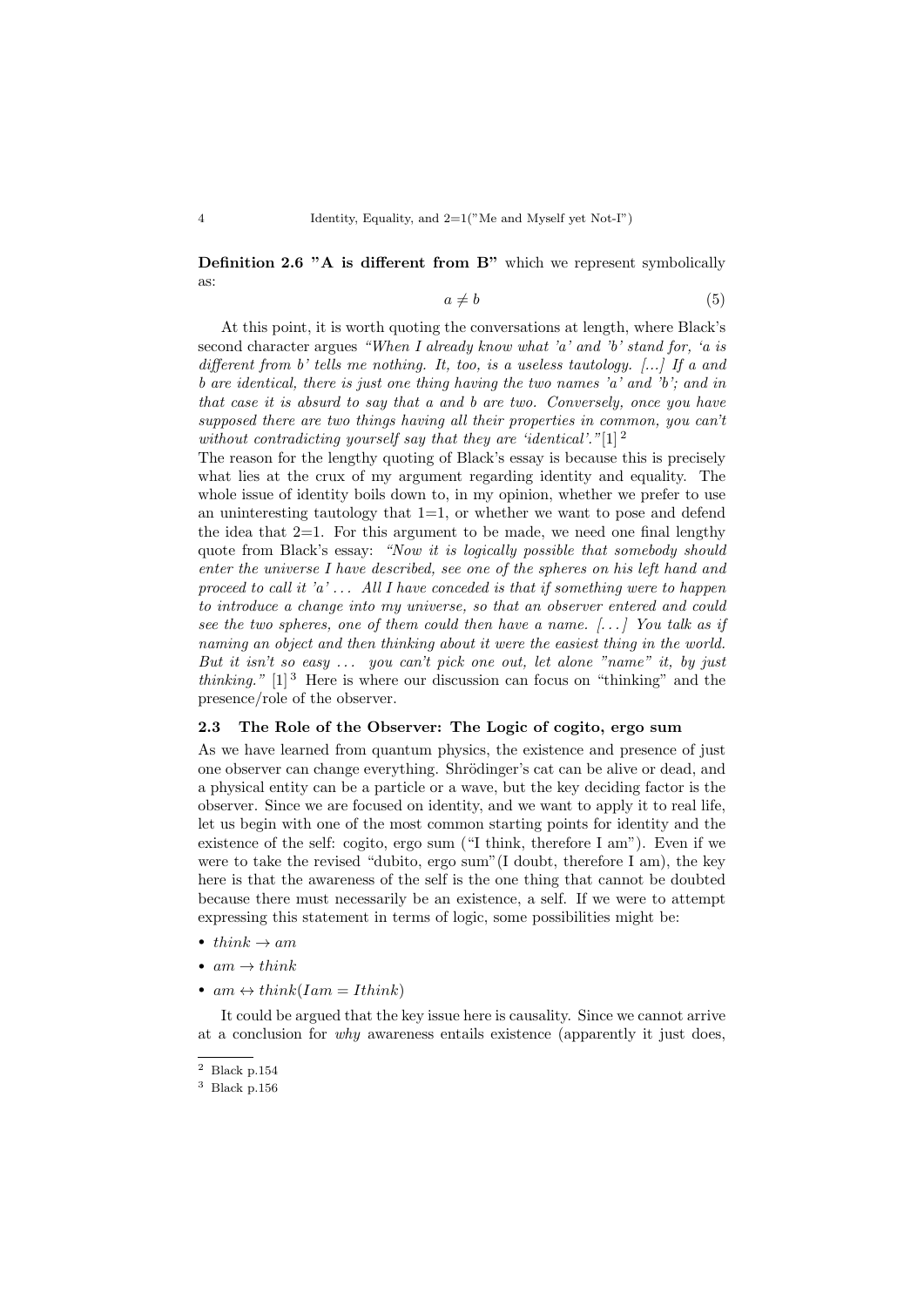since we cannot doubt it) the question is: How does awareness entail existence?  $Am$  "I" because I think, or do I think because I am? It is perhaps because of this issue that one can only say "I am"  $=$  "I think" and therefore identity is said to be only definable in terms of second-order logic. Propositional logic provides us with the logical foundations that subsequently allow us to determine the truth value of first-order propositions that argue about relationships, quantities and qualities.

But what if the very logic that we started with was the problem? What if the binary nature of True vs False is what prevents identity from being defined in first-order logic and it creates conflict when we use other types of logic? If identity at its core is ultimately a matter of subjectivity and consciousness, and we are trying to define in objective terms and language, then perhaps it would benefit from a special type of logic that presupposes its duality. In other words, this logic would assume that there are both an objective and a subjective reality. As we have seen with Schrödinger's cat, with waveparticle duality, and even with the two-sphere universe, objective reality is undefined [and arguably irrelevant] until there is a subjective observing entity. So a lemma deriving from our conjecture that 2=1 would let us presuppose that for every conscious entity/unit there are both a subjective reality and an objective one which are of course "somehow"<sup>[4](#page-4-0)</sup> related to each other. In other words, instead of finding a way to explain why it is that cogito ergo sum, let us simply pose that:

#### Lemma 2.7 Identity must be both objective and subjective

It is my argument that only this approach, only this logic, would allow us to understand Leibniz's Law properly and reach a conclusion about the identity of objects. By acknowledging that there are necessarily both an objective and a subjective aspect to identity, we are claiming that one coin has two sides and without the two sides there could be no coin.<sup>[5](#page-4-1)</sup>

Though seemingly irrational, it is my strong belief that all of this is quite intuitive and rather self-explanatory, especially once this new logic is properly understood and accepted. For the sake of thoroughness, I will now dive into a more rigorous analysis using symbolic logic. However,in terms of symbolic logic, one pivotal definition must be established:

<span id="page-4-2"></span>Definition 2.8 Inclusive Middle (symbol) - Regardless of how it may be used or understood in other logics, the virgule or slash symbol "/" will be used to deonte an "inclusive middle". Only this will allow the both logic and the

<span id="page-4-0"></span> $^4\,$  The remaining task at hand will be precisely to prove how the relationship can be logically explained/defined.

<span id="page-4-1"></span><sup>5</sup> This is also the precise logical reason why I chose to definition [2.3](#page-1-2) Leibniz's Law as both [2.1](#page-1-0) the Identity of Indiscernibles and [2.2](#page-1-1) the Indiscernibility of Identicals. If the key to understanding identity is to see it as two sides of the same coin, the very law that we associate most closely with identity cannot be broken up and divided into two irreconcilable sides (this would eliminate the very coin/concept that we are trying to understand).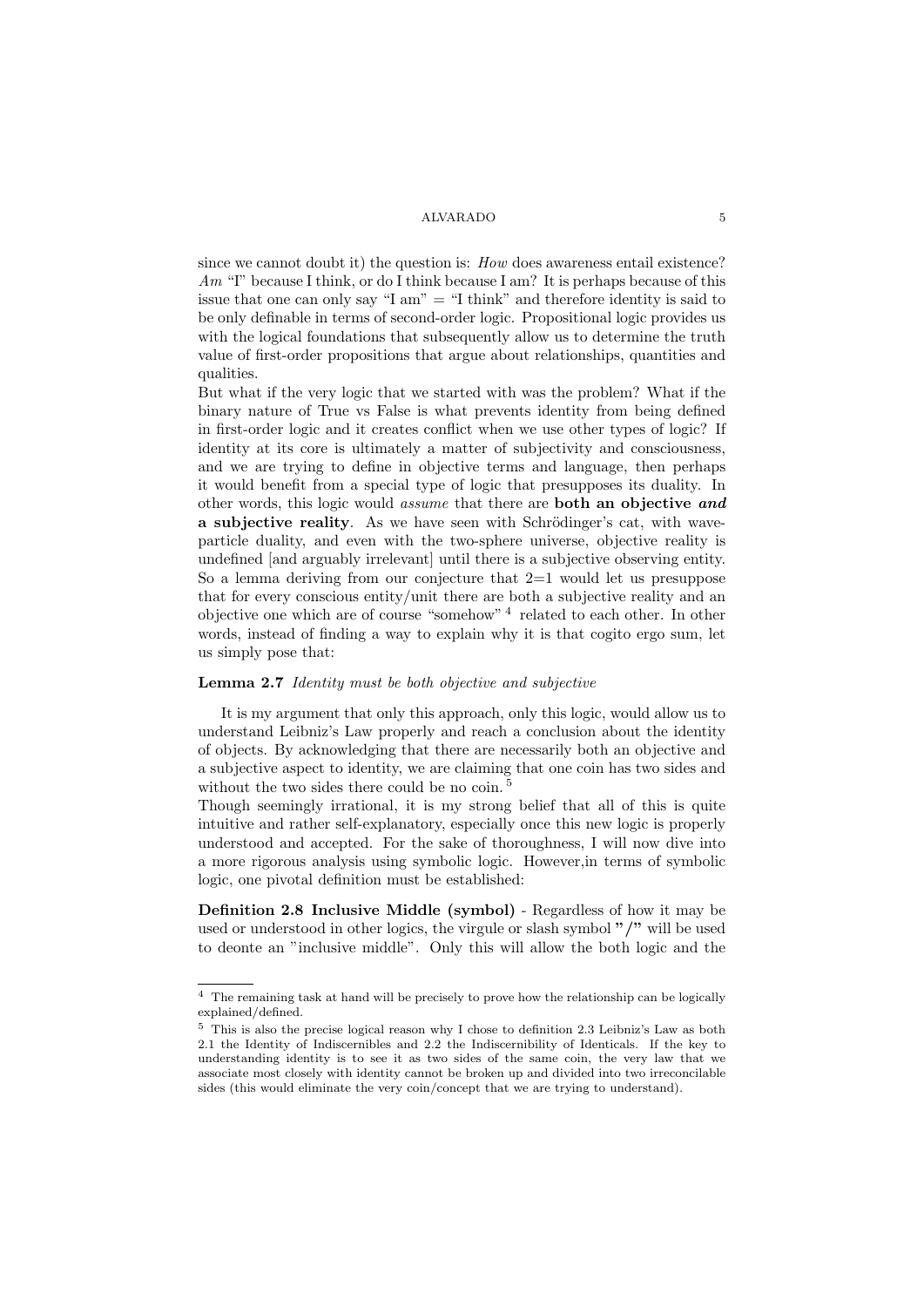language to simultaneously express why and how two seemingly-different terms are actually interconnected as two sides of the same coin.

# 3 The Relationship between "Not" and "Non"

# 3.1 entia per se, entia per scio, entia per alio

There is a very fine yet fundamental difference between an object not being something else, and an object being a non-something. Let's take the case of citizenship, where someone can be a German citizen (P), not a German citizen  $\neg P$ , or a non-German citizen (Q). Some might intuitively want to jump to the conclusion that not being a German citizen is identical to being a non-German citizen. Yet upon reflection it should be obvious that a Mexican would be a non-German citizen while the not-German citizen could either be the same person or someone completely Stateless (i.e. not German, or anything else in terms of citizenship).And therein lies the key to connect identity, and equality from logic all the way up to our sociopolitical problems of the 21st Century. For the sake of connecting with pre-existing literature, I will make reference to the concepts of "entia per se" which are said to exist  $6$  or have their own independent identities [7](#page-5-1) , and "entia per alio" which have been called "ontological parasites" <sup>[8](#page-5-2)</sup> since they derive all their properties from other things  $9$ .[\[2\]](#page-13-3)[\[4\]](#page-13-4)

### Definition 3.1 Entia

- P (ens per se)
- $P = P$  (ens per scio)
- $P \neq \neg P$  (ens per alio)

Upon first glance, it may appear as though entia per scio are tautological, redundant, or unnecessary. Yet it is precisely by introducing a tautology such as  $1 = 1$  that we can then refer back to the logic of cogito, ergo sum so that we may understand the role that awareness plays on identity.

#### 3.2 Principle of Inclusive Middle

It should be stressed that at this point in time we only have one entity (P). We have simply established a relation to itself  $(P = P)$ , and we have assumed that under the Principle of Excluded Middle (PEM), it must be the case that either P or  $\neg P$ . Most would consider all of this rather trivial. Yet this is precisely how we will derive that there is a difference between not being and non-being. The PEM states that  $(P \vee \neg P)$ , but we can introduce the concept of an inclusive middle (PIM) by simply giving  $\neg P$  another identity and starting out with the following:

# Definition 3.2  $\neg P = Q$

<span id="page-5-1"></span><sup>7</sup> Bunnin p. 213

<span id="page-5-0"></span><sup>6</sup> Lucey p. 182

<span id="page-5-2"></span><sup>8</sup> Lucey p. 182

<span id="page-5-3"></span><sup>9</sup> Bunnin p. 213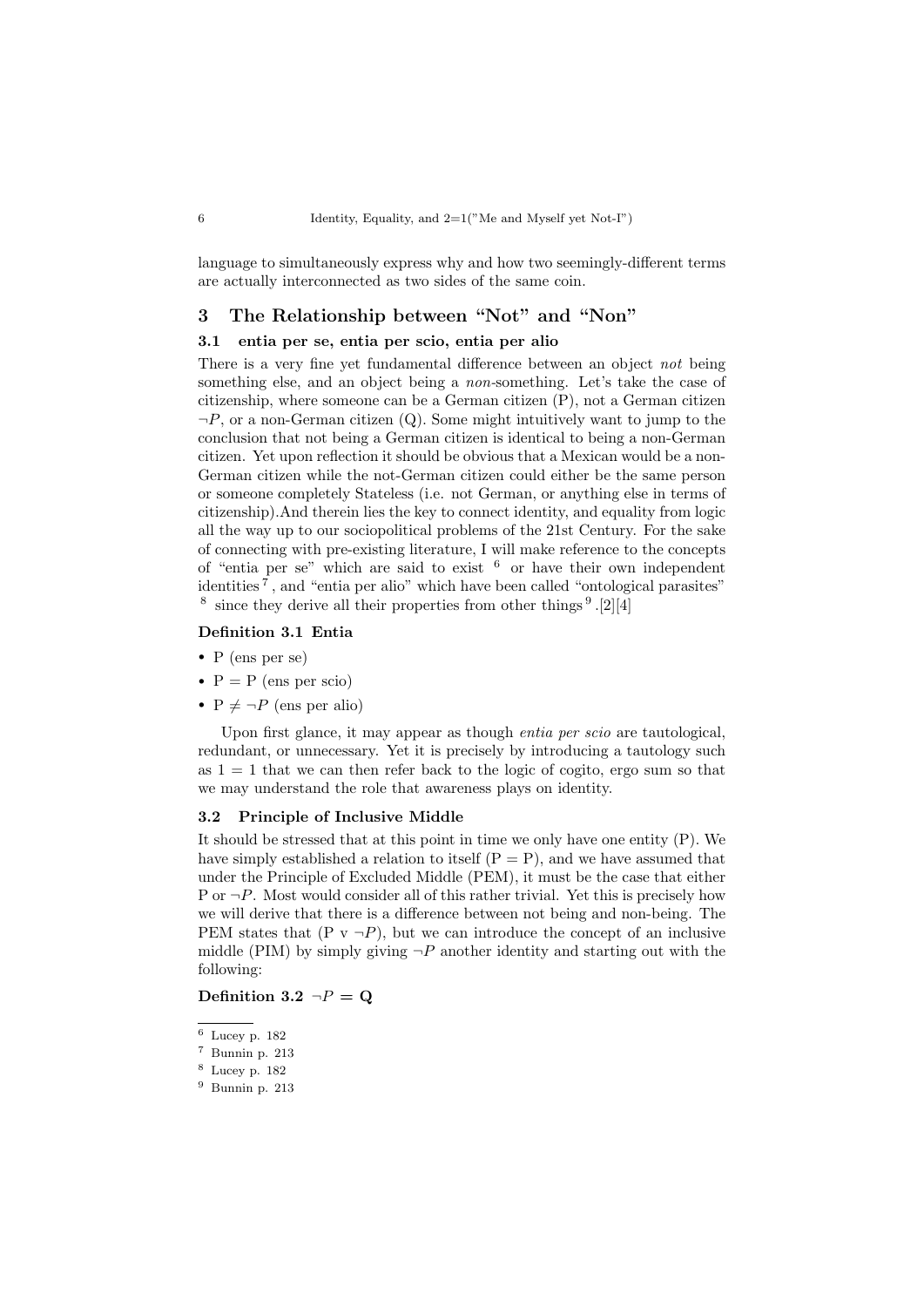With this definition, we can derive that in fact there is such a thing as a non-entity, which allows for a PIM to be established:

# **Proposition 3.3**  $[P \vee (\neg P \wedge non - P)] = [(P \vee \neg P) \wedge (P \vee Q)]$

It should be highlighted that I have intentionally applied disjunction and introduced an equation. There is in fact only one statement being made, which is that  $P \vee (\neg P \wedge non-P) = \text{True}$ , but applying disjunction is what provides us with an apparent equation between two statements. Nevertheless, this formula should seem as trivial as stating that  $1 = 1$  and this is precisely how we will enter a proof to understand the definition of the PIM.

**Proof.** As [3.8](#page-8-0) states, we simply take  $\neg P$  and assign its identity Q. Have we done anything? At its core, this question is essentially the same as when we say  $P = P$  or  $1 = 1$ . These two are simply understood as tautologies because we understand that P and 1 are identical to themselves. So intuitively most would interpret  $\neg P = Q$  as simply saying that one thing is equal to itself, regardless of the name. Numerically/mathematically, this also seems to make perfect sense. After all:  $1 = 1$ . But precisely the fact that we have introduced a mysterious sign  $(=)$  should tell us that we have done something in terms of identity.

Proof. (Nested) Diving deeper: Even the most hardcore skeptic would be forced to concede at the very least that going from 1 to  $1 = 1$  introduces an observer. It forces us to look at one thing from two angles if for no other reason than the fact that it is now "the same thing" on two sides of one little symbol. Yet whether it be in mathematics, computer science, or society at large, this little symbol stands for both identity and equality. In other words, one could claim that identity  $=$  equality. But if we claim that identity  $=$  equality, then essentially we are either arguing that:

### Problem 3.4 Either

- $1 = 1$  ("they/it" is/are the same thing)
- $2 = 1$  (two non-identical things **are**/is the same/equal)

Remark 3.5 And therein lies both the problem and the solution: it is impossible to determine if they are qualitatively or quantitatively identical precisely because we are driving a rift into qualities and quantities. As soon as we say "two non-identical things are the same/equal" we are unintentionally introducing a disjunction between identity and equality thanks to the meaning of "non-". Notice how much confusion was caused by trying to understand how "non-identical" things might be the "same/equal". To put it differently: we are not saying that two things are identical, but we are also not saying that they are different. So what are we saying? We are saying that: identity/equality  $=$ 1. Hence we return to Definition [2.8](#page-4-2) where / symbolizes an Inclusive Middle to "simultaneously express why and how two seemingly-different terms are actually interconnected as two sides of the same coin." It is not that equality and identity are *identical* (P), nor that they are **not** identical  $(\neg P)$ , they are simply **non-identical identities**  $(P \text{ and } Q)$ .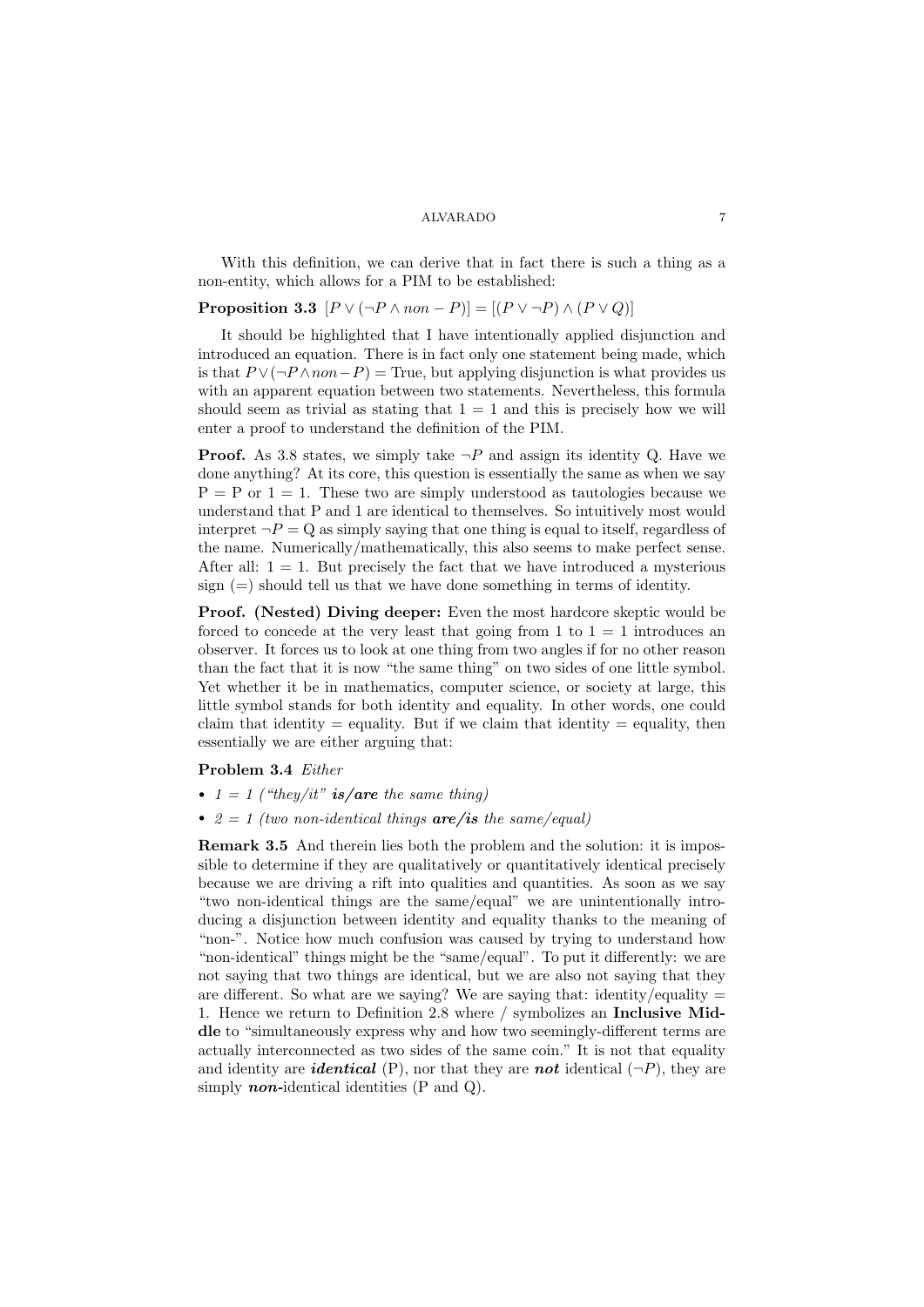8 Identity, Equality, and  $2=1$ <sup>"</sup>Me and Myself yet Not-I")

Again I've introduced the / symbol into the equation precisely because two things can be identically or numerically the same and they can be identically or numerically equal if they are two sides of the same three-dimensional coin and we are debating about their two-dimensional traits. Returning to [2.3,](#page-1-2) we can see how even this principle about equality can be divided into two "nonidentical" formulas [1](#page-1-3) and [2](#page-1-4) and a debate could ensue. But if we comprehend them both as two inseparable sides of the same coin (equation [3\)](#page-1-5), then there is no conflict of identity or equality. In terms of the logical formulas, anyone can stress division and focus on either ([2](#page-1-4)) or (1) instead of accepting that  $2 = 1$ .

In other words: we can take any entity  $(P)$ , put it in front of the mirror  $(=)$ , and its mirror image or alleged "opposite"  $(\neg P)$  can be given another identity  $(\neg P = Q)$ . But this could put its own self-equality into question (i.e. how does P relate to  $\neg P$ ?); conversely, two things  $(P, Q)$  can be given "identical" identities  $(P = Q)$  which ultimately also puts their equality into question (i.e. how many entities are there in fact?). Thus, by misunderstanding the symbiotic relationship between identity and equality, we might be wrongly led to enter a debate about whether we have two entities or one, when in reality  $2 = 1$ because identity/equality  $= 1$ . Just to hammer the point home, one need to only ask: which of these two formulations should represent two entities: a) the disjunction of " $P \vee (\neg P \wedge non-P)$ " which only refers to the existence of P? Or b) the conjunction of " $P \vee \neg P$ )  $\wedge (P \vee Q)$ " that speaks of P and a mysterious Q entity? <sup>[10](#page-7-0)</sup> Once this is understood, it can be seen that  $\neg P$  and Q could very well be represented as  $\neg P/Q = 1$ , or as  $\neg P = Q$  since there is such a thing as being  $(P)$ , not being  $(\neg P)$  and a non-being  $(Q)$  whose identity is hinged on the concept of "identity/equality".  $\Box$ 

# Theorem 3.6

$$
[P \lor (\neg P \land non - P)] = [(P \lor \neg P) \land (P \lor Q)] \tag{6}
$$

Both  $\neg P$  and Q can be understood as entia per alio given that  $\neg P$  is simply a negation of P, while Q can be said to be a non-P entity. In other words, it exists, but is found in a potentially different set or category than P. The relationship between  $\neg P$  and Q, and therefore between P and Q could also lead us to trouble if it were not for another principle that will help us understand how we got here in the first place thanks to entia per scio.

### 3.3 Principle of Paradox

Paradox  $11 - 1$  $11 - 1$ . a seemingly absurd or contradictory statement or proposition which when investigated may prove to be well founded or true.

2. a statement or proposition which, despite sound (or apparently sound)

<span id="page-7-0"></span><sup>&</sup>lt;sup>10</sup>Again, one need only apply disjunction in order to see that  $P \vee (\neg P \wedge Q)$  is equivalent to  $P \vee \neg P$ )  $\wedge (P \vee Q)$  even though the  $\vee$  and  $\wedge$  symbols might lead us to question numerical identity which is the core of the issue when we pose  $\neg P = Q$ 

<span id="page-7-1"></span><sup>&</sup>lt;sup>11</sup> Definitions acquired from Lexico, a joint effort between dictionray.com and Oxford University Press (OUP)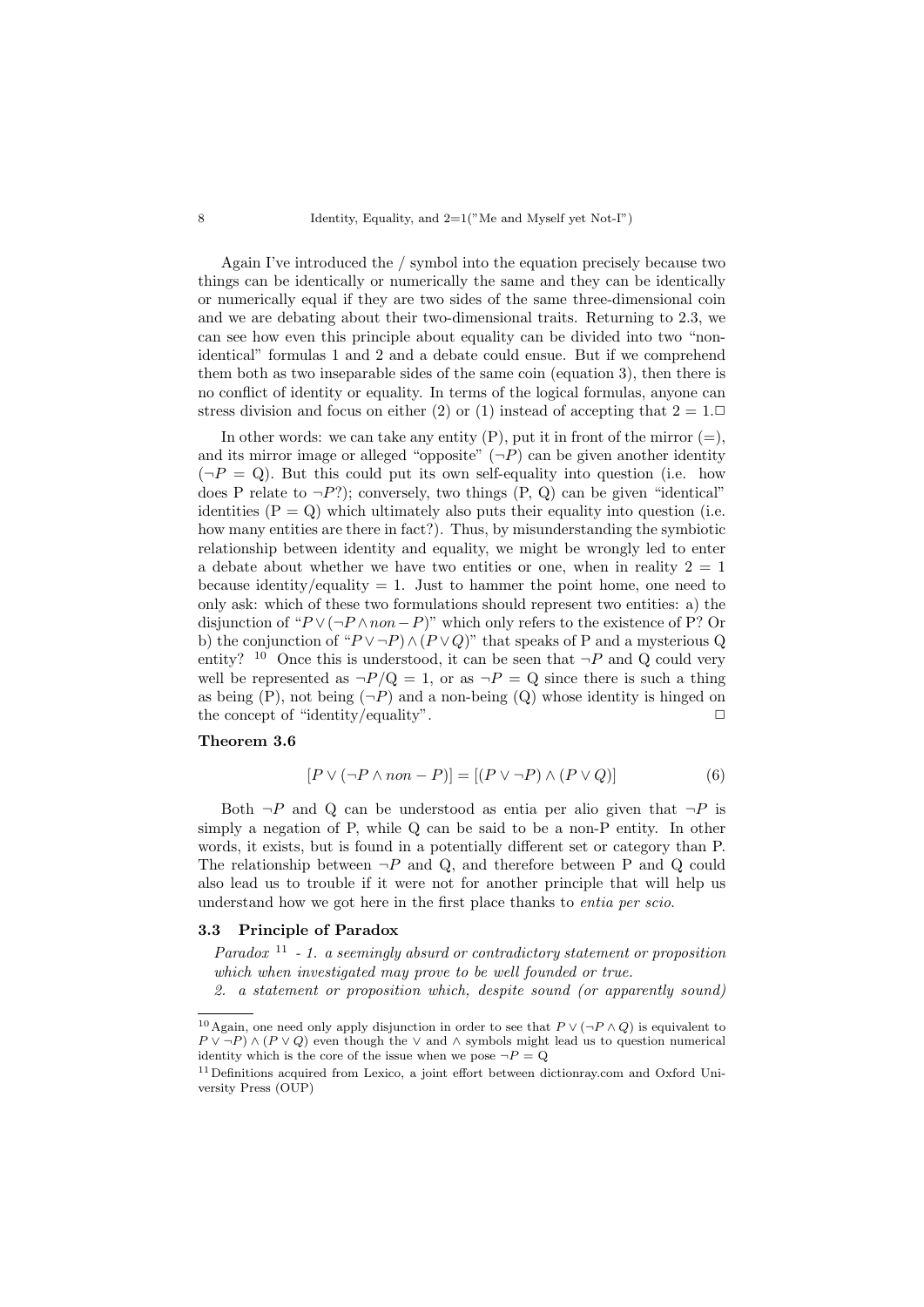reasoning from acceptable premises, leads to a conclusion that seems logically unacceptable or self-contradictory.

Philosophy is full of paradoxes, and one rarely needs to look up the definition of a paradox after they have been exposed to the first one. Yet to the author's knowledge there are no current logical systems which are inherently built to accommodate for this phenomenon. And the very definition of a paradox shows its inherently dual nature as either 1) something absurd that eventually proves to be true, or 2) as something seemingly true that proves to be self-contradictory. So in order to wrap together all of the arguments in this essay and reach a conclusion, let us pose the following Principle of Paradox (PP):

### <span id="page-8-1"></span>Definition 3.7  $P = \neg P$

Although this seems utterly absurd and illogical, it should be recalled that conjecture 2.4 being made in this paper lies in a realm where logical statements are still at the level of being defined rather than critiqued, and somewhere between zeroth and first-order logic. This is why both the PIM and PP started out as foundational definitions rather than propositions to be analyzed. Our task will now be to provide a way in which we can understand the following as true:

## <span id="page-8-0"></span>Proposition 3.8  $P = (P \land \neg P)$

Proof. The key here is the concept of Self-Awareness. Self-awareness can lead to the affirmation of identity  $(P = P)$  or its converse, doubt  $(P = \neg P)$ . It is like looking in the mirror, seeing a person, and saying "if I'm here, then who is there? And if that's me then why don't I ever see that?". This is the whole idea behind *ens per scio*: the self-awareness of our existence can either split our identity into an *existence* (P) and a *subjective awareness of existence* (P) which are equivalent  $(P = P)$ , or into an *existence*  $(P)$  and its *objective* reflection  $(\neg P)$ . But these identities obviously cannot be separated, and they are two reflections, two seemingly-opposing sides of one equal identity. In other words:  $P = \neg P$ . To put it in layman terms, self-awareness can be approached from two directions: we can either ask "why" or its converse "why not" ad nauseum. With enough creativity, mental capacity, and admittedly, time, one could always conjure up a reason why or a reason why not in the same way that we could conjure up reasons why "I am" or "I am not". After all, cogito, ergo sum is a process, and it is a thinking process of identification.

Proof. Nested Before the symbol for an inclusive middle was introduced, Lemma 2.7 argued that "identity must be both subjective and objective because it's two sides of the same coin". Trying to separate the two, as if one could exist without the other, would send us spiraling back into the discussion about the role of the observer from section 2.3. And the reason why we entered such a discussion touching on Schrödinger's cat and wave-particle duality was precisely because of the discussion in Black's article about identity. It is worth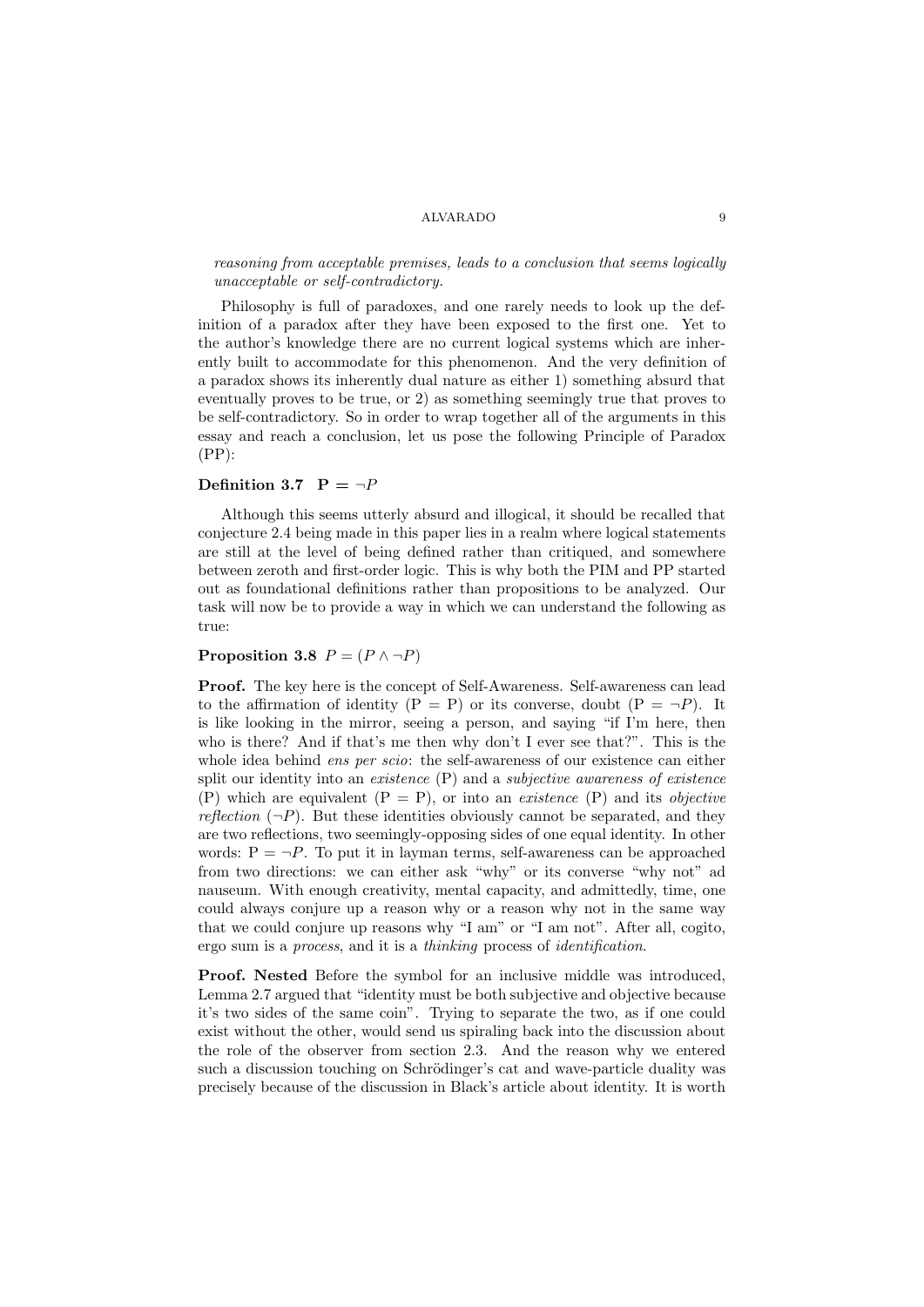revisiting the entirety of the passages that were quoted (or the article itself), but the key declarations for our purposes are:

"All I have conceded is that if something were to happen to introduce a change into my universe, so that an observer entered and could see the two spheres, one of them could then have a name  $[\dots]$  you can't pick one out, let alone "name" it, by just thinking."

Contrary to what Black's character states, it is in fact the "easiest thing" in the world to name an object and then think about it. And it's equally easy to do its converse: to think about an object and then name it. The whole core and content of the entire essay is precisely to imagine the simplest of universes and label it in order to make sense of it!

Problem 3.9 How can Black, or anyone discuss the simplest of propositions (P) or the simplest of equalities  $(P = P)$  if it were not allowed to think of an entity and name it? It would be nihilism at its finest, and yet the very act of simply thinking and labelling should be enough to refute nihilism through a process of creation. In other words: If P can be created or doubted, then so can its converse  $\neg P$ . Yet if we are unable to establish a numerical identity/equality, then our only starting point can be  $P = \neg P$ .

Remark 3.10 So it is precisely at this point that we prove the both-yet-neither nature of identity. It is both subjective and objective, yet neither alone if one attempts to separate them or combine them. <sup>[12](#page-9-0)</sup> Hence  $P = (P \land \neg P)$ 

Mathematically-speaking, Black's character is troubled by the idea that numerically there can be either one sphere or two. Yet even the quantum realm has shown to us that until an observer is introduced, physical reality can be in two states at once. So why can't mathematics and logic? It may not turn out to be useful for all fields and all applications of mathematics towards the real world, but identity and equality, like mathematics itself, are abstract concepts to help us make sense of our world. In Black's article, the characters struggle to reconcile between 4 ( $a = a \wedge b = b$ ) and 5 ( $a \neq b$ ). If we replace this with P and  $\neg P$ , then we could rephrase formula 4 as  $(P = P \land (\neg P = \neg P))$  and formula 5 as  $(P = \neg P)$ . But as we have seen from the previous proof, we can't assume numerical inequality as a starting point any more than we can assume different qualitative identities. Therefore we are left with the conclusion that it might indeed be the case that  $P = \neg P$ . After all, aren't both of Black's characters ultimately the same person?  $\Box$ 

We are left with the conclusion that sometimes identity boils down to a process of identification. This process requires both a subject and at least one object. The subject, the observer, determines which relationship will be established between the object and himself. Perhaps s/he cannot determine the relationship that an object has with itself because another subject is then

<span id="page-9-0"></span><sup>12</sup>Hence the very definition of the word "yet". A similar type of mentality can be drawn from the usage of the German "doch".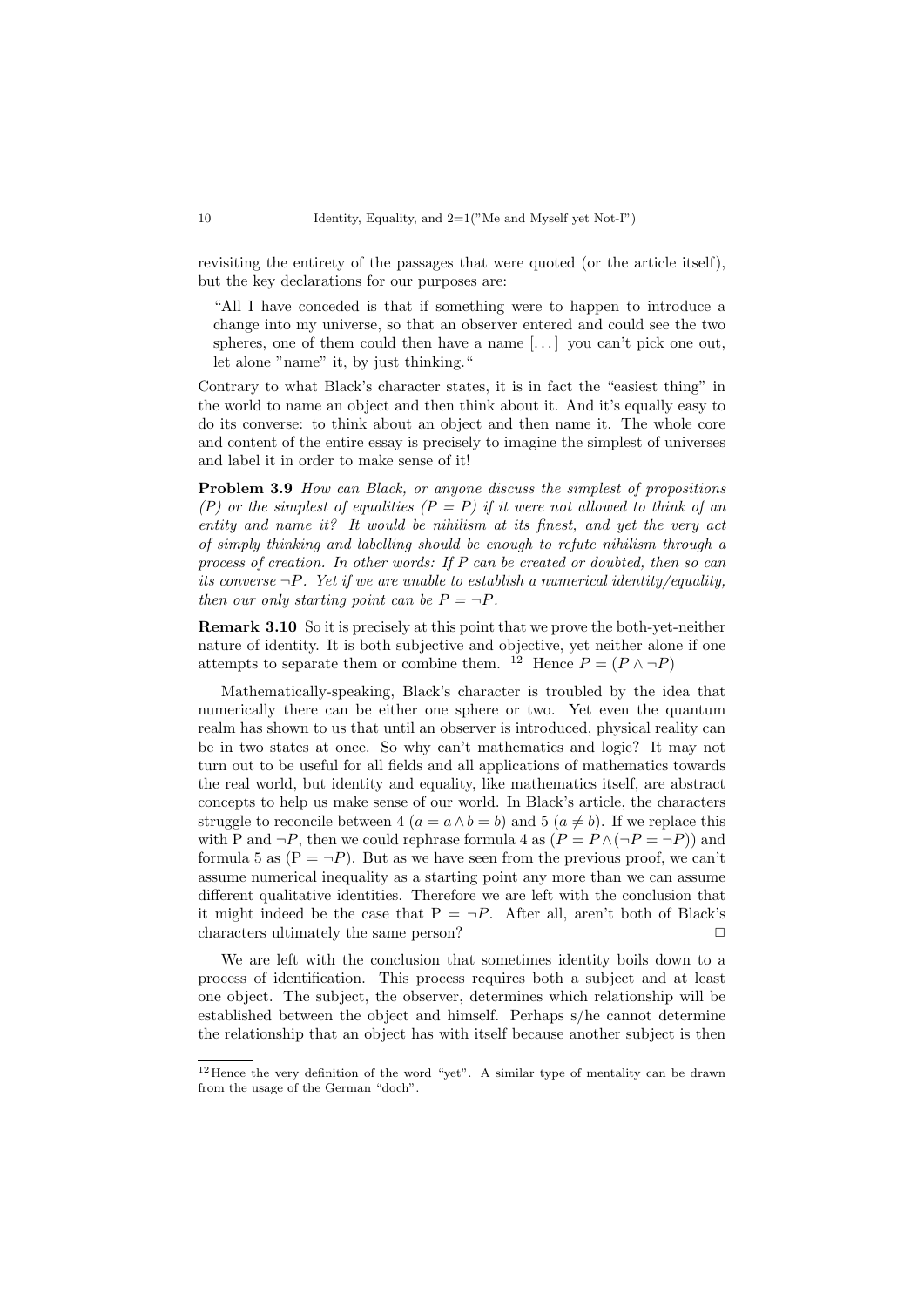involved, but when he is both the object and the subject, we are left with the conclusion that subject  $(P)$  and object  $(\neg P)$  are one and the same. Hence P  $= \neg P$  or alternatively:

#### <span id="page-10-0"></span>Theorem 3.11

$$
P = (P \land \neg P) \tag{7}
$$

And this is how we make sense of entia per scio. If entia per se can be said to exist, and entia per alio are dependent on the existence of entia per se, then there has to be an intermediary process connecting them. Entia per scio, and the Principle of Paradox (PP), provide us with a way to explain the process for identification. And this is why cogito, ergo sum, or dubito, ergo sum both ultimately boil down to what we want to believe and what we want to doubt. Either way, the process of identification requires at least a subject and an object, which in the simplest of cases can be the same entity, and therefore can be both subject (P) and object  $(\neg P)$ . Logically speaking this would mean  $P = (P \wedge (\neg P, \text{ since } P = \neg P \text{ and we could simply substitute the terms to reach})$ a tautology. In order to finally reach our conclusion that  $2 = 1$ , we simply need to put the two new principles together.

## 4 Conclusion: Me and Myself yet Not-I

We can summarize the two principles from the previous section as follows:

Principle of Paradox (PP):  $P = (P \supseteq P)$ 

identity as process ("identification" - entia per scio) Theorem [3.7,](#page-8-1) Fornula [7](#page-10-0) This principle tells us why and how an object comes to understand itself. It allows us to define identity as  $P = (P^-P)$ , where the = represents a process of identification rather than an established identity. To put it differently, when existence (P) undergoes a process of identification (=) it constantly has a choice to either assert identity  $(P = P)$  or to doubt it  $(P = \neg P)$ , hence why  $P =$  $(P^-P)$ .

#### Principle of Inclusive Middle (PIM):

 $(P) \vee (\neg P \wedge non - P) = (P \vee \neg P) \wedge (P \vee non - P)$ 

identity as entity/entities (entia per se, entia per alio) Theorem 3.6, Formula 6 This principle essentially allows us to explain the fact that as soon as a notentity is created, a non-entity may also be derived because it is automatically implied, meaning that there is either one existence or three, not two.

Inclusive Middle symbol /

So what are we left with?

Problem 1.1 What does it mean for an object to be identical/equal to itself?

"Leibniz's Law appears to be crucial to our understanding of identity, and, more particularly, to our understanding of distinctness: we exhibit our commitment to it whenever we infer from "Fa" and "Not-Fb" that a is not identical with b. Strictly, what is being employed in such inferences is the contrapositive of Leibniz's Law (if something true of a is false of b, a is not identical with b).[\[5\]](#page-13-1)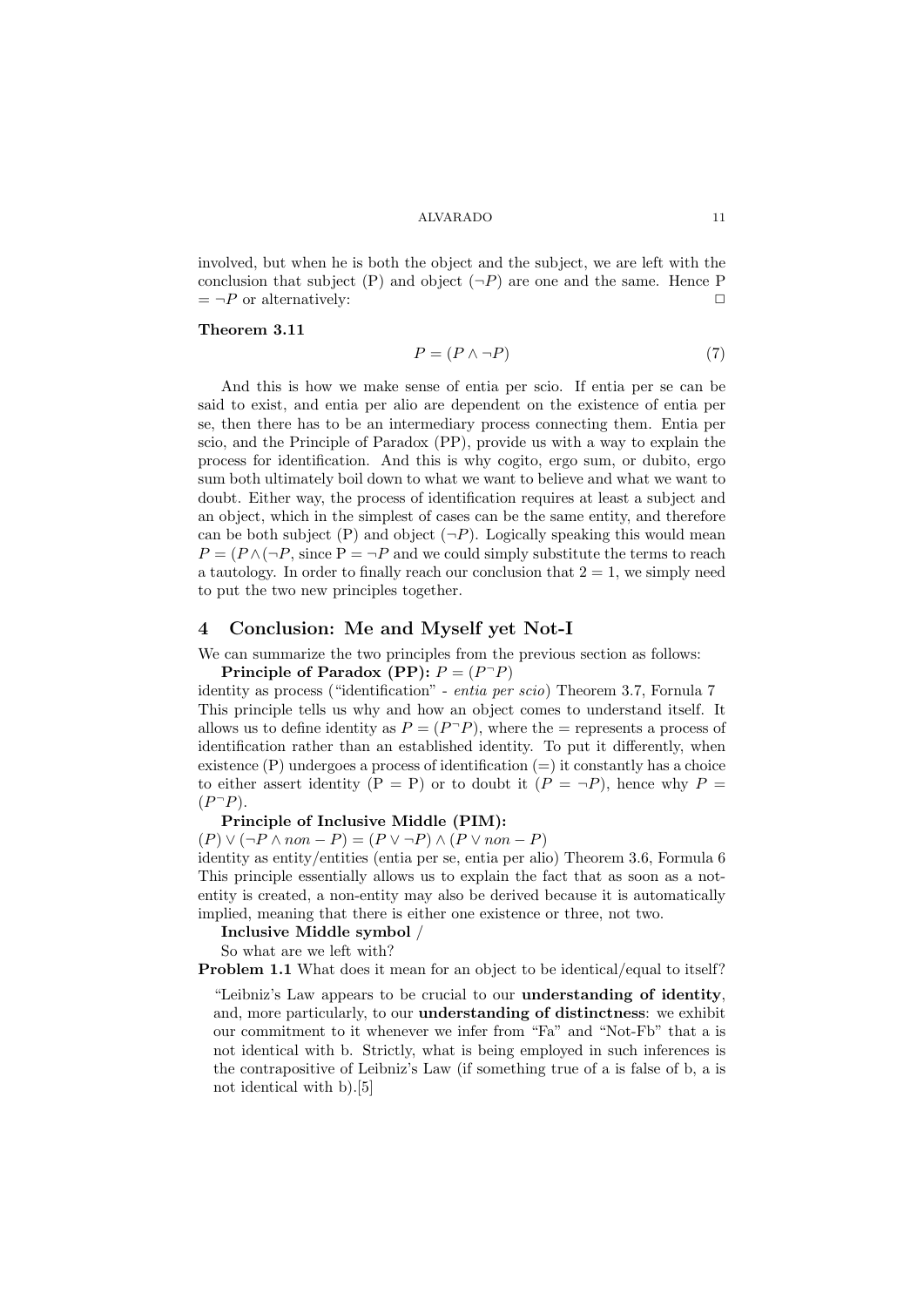Now that we have explained how to understand an inclusive middle, Lemma 2.7 can be restated as: **identity = subjectivity/objectivity**. That is, subjectivity and objectivity are two sides of the same coin that is identity. Perhaps with our symbolic logic, Decartes would have stated existence as  $I = \text{think/am}$ , existence = being/conscience. Either way, let us conclude by turning back to Leibniz's Law.

Theorem 2.3 and Formula (3) were used to define Leibniz Law as:  $(\forall F(Fx \leftrightarrow Fy) \rightarrow x = y) = (x = y \rightarrow \forall F(Fx \leftrightarrow Fy))$  However, with our logic system we could simply define it as:

 $P = (\forall F(Fx \leftrightarrow Fy) \rightarrow x = y) / (x = y \rightarrow \forall F(Fx \leftrightarrow Fy)) = \neg P$ 

In other words:  $P = P$ , although perhaps it would be best to avoid any argument about logical contradictions by simply saying that they are two sides of the same coin, and therefore:  $P/\neg P$ . Either way, we are left with the conclusion that in this logical system:  $2 = 1$ .

In terms of equality, it would be logically and mathematically impossible for an object to be identical to itself unless the "self" already presupposes a new identity. So the tautology 1=1 entails and signals the creation of a different identity for the same being or at the very least it symbolizes two views of one identity, otherwise it could and should simply be stated as 1. If we continue with the mathematical approach, the point becomes clearer with  $1 + 1 = 2$ . When we say that  $1+1=2$ , the left side of the equal sign shows how 2 can be broken down into identical parts, while the right side shows the "whole". Though this is generally seen as obvious, or trivial, one might wonder why it would ever make sense to write  $1=1$  rather than simply 1. In the occasions where 1=1 appears, it is usually derived by playing with equations, which supports the idea that the two sides of the "=" sign represent different identities, or different ways of arriving at the same unit of existence.

Whether it is a principle or a person, by looking in the mirror and trying to find an identity, P is questioning its own existence and creating the possibility for a converse  $\neg P$  to exist. At this point, because of its subjective relation to itself, there is necessarily a third entity being created non- $P/Q$ . There is a subjective I (P), an objective me  $(\neg P)$  that is identical-yet-different from I, and non-me entities (non- $P/Q$ ). To put it in layman's terms: there is me as a subject  $(P)$ , myself as an object  $(\neg P)$ , other not-I objects  $(Q)$ . Thus, without an observer there can be any 1 entity (real or imaginary) and it is pointless to claim that 1=1 because there is no identifier, but once there is an observer, it must be the case that 2=1. Only then can identity or equality acquire any meaning.

## 4.1 Final Remarks

Although a lot of this essay has been dense with attempts to create a new logic, it is nevertheless imperative to understand its implications and the potential for change if we embrace rather than immediately reject it. Let me begin with a personal example of individuals, extend it to sets, and then explain how it may be extended into other fields including computer science and deontology.

p - Me - objective existence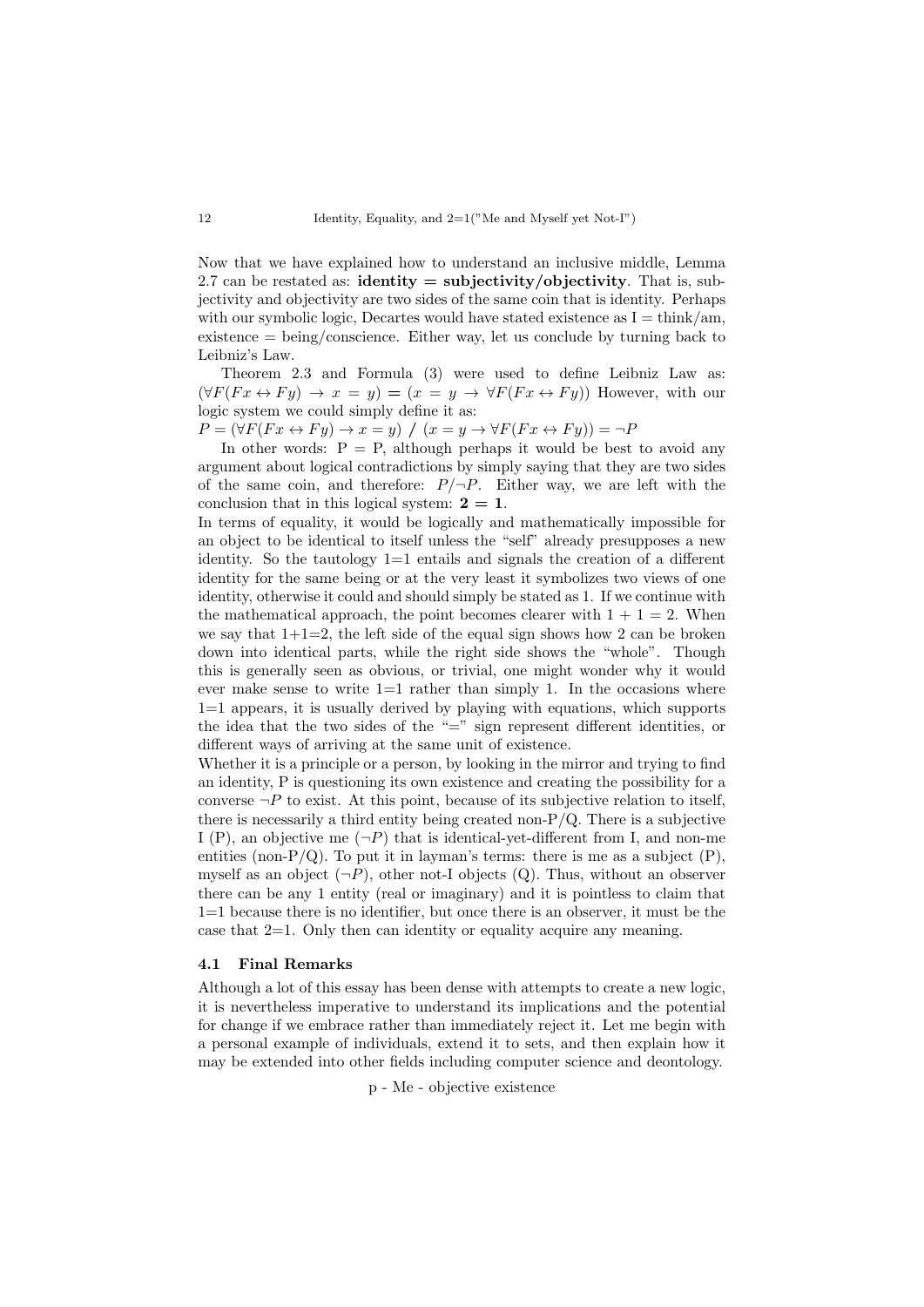## $\neg p$  - Myself - subjective awareness

# Non-p - Not-I - subjective awareness of an "other" (person, object, etc)

It could be argued that this is precisely how an infant comes to understand itself and the world around it. First there is the Me, then comes the self awareness of Myself, and immediately with it comes the understanding of things that are Not-I. Although that applies for single entities, it can also be used for sets. Going back to an example at the opening of the previous section:

# P - Category: German [citizen]  $\neg P$  - negative categorization: Not German [not citizen] (Stateless) non-P - Non-German: Mexican [citizen]

When our logical, mathematical, and even legal systems operate on binary, the "third" is lost, and many people along with it. If we are to apply the logic of both-yet-neither, it could solve a lot of arguments whether philosophical, political, or computational. Are humans led by reason or emotion? "Bothyet-neither". Is a Mexican-American child of migrant parents a migrant or a local? "Both-yet-neither". It could even apply to colors when we claim that the color purple is both blue and red, yet neither. The whole point here is to develop a logic intended to integrate and include rather than divide and separate.

And while identity is something more related to qualia and persons, the issue of "equality" impacts not only our psychological perception of ourselves and others as well as our social and international policies but also our logic, mathematics, and computer programming. I argue for this definition of a logic founded on the number 3 precisely because of the potential that returning to "ternary computers" might bring. More importantly, since the topic at hand is deontology, a logic where both identity and equality are the same thing could be vital. Furthermore, the foundation of 3 can allow us to understand not only the grey area between right and wrong (i.e. neutrality), but also the implications of distinguishing between: action vs reaction vs inaction.

"Treat others the way you wish to be treated"/"Do not impose on others what you do not wish for yourself."

The trouble here is that "I" may treat "myself" one way and "others" differently for an endless array of reasons. Perhaps I treat myself more kindly as a subject and others more harshly as objects, but there are some people who are harsher on themselves and they treat themselves as subjects and others as subjects. And then there's the issue of equality. It is a simplification to think that things are either equal or unequal. Based on observation and experience, It would be more accurate to have a ternary option where things are: equal, not equal, or non-equal. Perhaps this would explain why among nations and among individuals, "some are more equal than others".